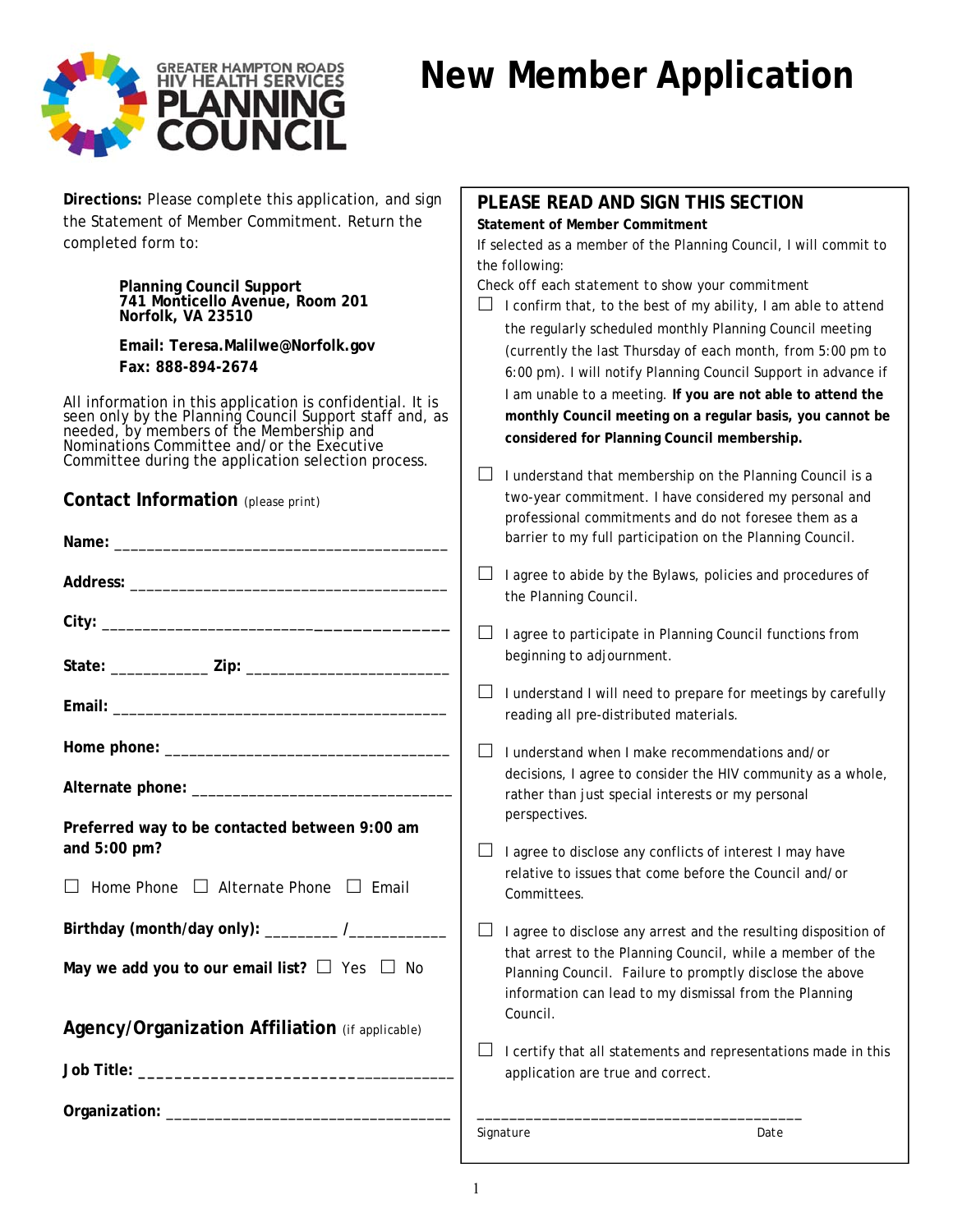## **HIV status:**

- $\Box$  Positive
- $\Box$  Negative
- $\Box$  Prefer not to specify
- $\Box$  Unknown

**If you are not HIV positive, are you directly affected by HIV in some way? (for instance, do you have an HIV positive family member/significant other)?** 

\_\_\_\_\_\_\_\_\_\_\_\_\_\_\_\_\_\_\_\_\_\_\_\_\_\_\_\_\_\_\_\_\_\_\_\_\_\_\_\_\_\_\_\_\_\_\_\_\_

 $\Box$  Yes  $\Box$  No If yes, how?

#### **Gender:**

- $\square$  Female
- $\Box$  Male
- $\Box$  Transgendered
- $\Box$  Other

#### **Current age:**

- $\Box$  16 to 19 years
- $\Box$  20 to 44 years
- $\Box$  45+ years
- $\Box$  Prefer not to specify

## **Race/Ethnicity:**

- $\Box$  White, not Hispanic
- $\Box$  Black, not Hispanic
- $\Box$  Asian/Hawaiian/Pacific Islander
- $\Box$  Hispanic (All Races)
- $\Box$  American Indian/Alaska Native
- $\Box$  Multi-race (more than one)
- $\Box$  Prefer not to specify
- Other: \_\_\_\_\_\_\_\_\_\_\_\_\_\_\_\_\_\_\_\_\_\_\_\_\_\_\_\_\_\_\_\_\_\_\_\_\_\_\_

## **Have you received Ryan White Part A-funded services within the last six (6) months?**

 $\Box$  Yes  $\Box$  No  $\Box$  I'm not sure

#### **Are you a volunteer for any organization(s)?**

## $\Box$  HIV/AIDS organization  $\Box$  Board member

 $\Box$  Other organization  $\Box$  Board member

List organization(s) and hours per week you volunteer:

\_\_\_\_\_\_\_\_\_\_\_\_\_\_\_\_\_\_\_\_\_\_\_\_\_\_\_\_\_\_\_\_\_\_\_\_\_\_\_\_\_\_\_\_\_\_\_\_\_ \_\_\_\_\_\_\_\_\_\_\_\_\_\_\_\_\_\_\_\_\_\_\_\_\_\_\_\_\_\_\_\_\_\_\_\_\_\_\_\_\_\_\_\_\_\_\_\_\_ \_\_\_\_\_\_\_\_\_\_\_\_\_\_\_\_\_\_\_\_\_\_\_\_\_\_\_\_\_\_\_\_\_\_\_\_\_\_\_\_\_\_\_\_\_\_\_\_\_ **Describe why you wish to become a member of the Ryan White Planning Council:** 

\_\_\_\_\_\_\_\_\_\_\_\_\_\_\_\_\_\_\_\_\_\_\_\_\_\_\_\_\_\_\_\_\_\_\_\_\_\_\_\_\_\_\_\_\_\_\_\_\_ \_\_\_\_\_\_\_\_\_\_\_\_\_\_\_\_\_\_\_\_\_\_\_\_\_\_\_\_\_\_\_\_\_\_\_\_\_\_\_\_\_\_\_\_\_\_\_\_\_ \_\_\_\_\_\_\_\_\_\_\_\_\_\_\_\_\_\_\_\_\_\_\_\_\_\_\_\_\_\_\_\_\_\_\_\_\_\_\_\_\_\_\_\_\_\_\_\_\_ \_\_\_\_\_\_\_\_\_\_\_\_\_\_\_\_\_\_\_\_\_\_\_\_\_\_\_\_\_\_\_\_\_\_\_\_\_\_\_\_\_\_\_\_\_\_\_\_\_ \_\_\_\_\_\_\_\_\_\_\_\_\_\_\_\_\_\_\_\_\_\_\_\_\_\_\_\_\_\_\_\_\_\_\_\_\_\_\_\_\_\_\_\_\_\_\_\_\_ \_\_\_\_\_\_\_\_\_\_\_\_\_\_\_\_\_\_\_\_\_\_\_\_\_\_\_\_\_\_\_\_\_\_\_\_\_\_\_\_\_\_\_\_\_\_\_\_\_

**What skills, abilities and/or experience do you have** 

Other—Describe: \_\_\_\_\_\_\_\_\_\_\_\_\_\_\_\_\_\_\_\_\_\_\_\_\_\_\_\_\_\_\_

\_\_\_\_\_\_\_\_\_\_\_\_\_\_\_\_\_\_\_\_\_\_\_\_\_\_\_\_\_\_\_\_\_\_\_\_\_\_\_\_\_\_\_\_\_\_\_\_\_ \_\_\_\_\_\_\_\_\_\_\_\_\_\_\_\_\_\_\_\_\_\_\_\_\_\_\_\_\_\_\_\_\_\_\_\_\_\_\_\_\_\_\_\_\_\_\_\_\_

\_\_\_\_\_\_\_\_\_\_\_\_\_\_\_\_\_\_\_\_\_\_\_\_\_\_\_\_\_\_\_\_\_\_\_\_\_\_\_\_\_\_\_\_\_\_\_\_\_ \_\_\_\_\_\_\_\_\_\_\_\_\_\_\_\_\_\_\_\_\_\_\_\_\_\_\_\_\_\_\_\_\_\_\_\_\_\_\_\_\_\_\_\_\_\_\_\_\_ \_\_\_\_\_\_\_\_\_\_\_\_\_\_\_\_\_\_\_\_\_\_\_\_\_\_\_\_\_\_\_\_\_\_\_\_\_\_\_\_\_\_\_\_\_\_\_\_\_

**that can be helpful to the Planning Council?** 

 $\Box$  Budgeting/Financial Planning Experience

 $\Box$  Life Experience  $\Box$  Planning Experience  $\Box$  Rules/Policy Development  $\Box$  Education/Training Experience

**How did you learn about the Planning Council?** 

**Can we assist you with any special accommodation (such as transportation assistance, wheelchair accessibility, or translation services) to help you participate fully on the Planning Council?** 

**No Yes.** I need assistance with:

**Do you have any dietary restrictions/needs for meals served at meetings?** 

**\_\_\_\_\_\_\_\_\_\_\_\_\_\_\_\_\_\_\_\_\_\_\_\_\_\_\_\_\_\_\_\_\_\_\_\_\_\_\_\_\_\_\_\_ \_\_\_\_\_\_\_\_\_\_\_\_\_\_\_\_\_\_\_\_\_\_\_\_\_\_\_\_\_\_\_\_\_\_\_\_\_\_\_\_\_\_\_\_** 

\_\_\_\_\_\_\_\_\_\_\_\_\_\_\_\_\_\_\_\_\_\_\_\_\_\_\_\_\_\_\_\_\_\_\_\_\_\_\_\_\_\_\_\_\_\_\_\_\_

\_\_\_\_\_\_\_\_\_\_\_\_\_\_\_\_\_\_\_\_\_\_\_\_\_\_\_\_\_\_\_\_\_\_\_\_\_\_\_\_\_\_\_\_\_\_\_\_\_ \_\_\_\_\_\_\_\_\_\_\_\_\_\_\_\_\_\_\_\_\_\_\_\_\_\_\_\_\_\_\_\_\_\_\_\_\_\_\_\_\_\_\_\_\_\_\_\_\_

\_\_\_\_\_\_\_\_\_\_\_\_\_\_\_\_\_\_\_\_\_\_\_\_\_\_\_\_\_\_\_\_\_\_\_\_\_\_\_\_\_\_\_\_\_\_\_\_\_ \_\_\_\_\_\_\_\_\_\_\_\_\_\_\_\_\_\_\_\_\_\_\_\_\_\_\_\_\_\_\_\_\_\_\_\_\_\_\_\_\_\_\_\_\_\_\_\_\_

**What languages do you speak?** 

- $\Box$  English
- $\Box$  Spanish
- Other: \_\_\_\_\_\_\_\_\_\_\_\_\_\_\_\_\_\_\_\_\_\_\_\_\_\_\_\_\_\_\_\_\_\_\_\_\_\_\_

**Other comments you'd like to share:** \_\_\_\_\_\_\_\_\_\_\_\_\_\_\_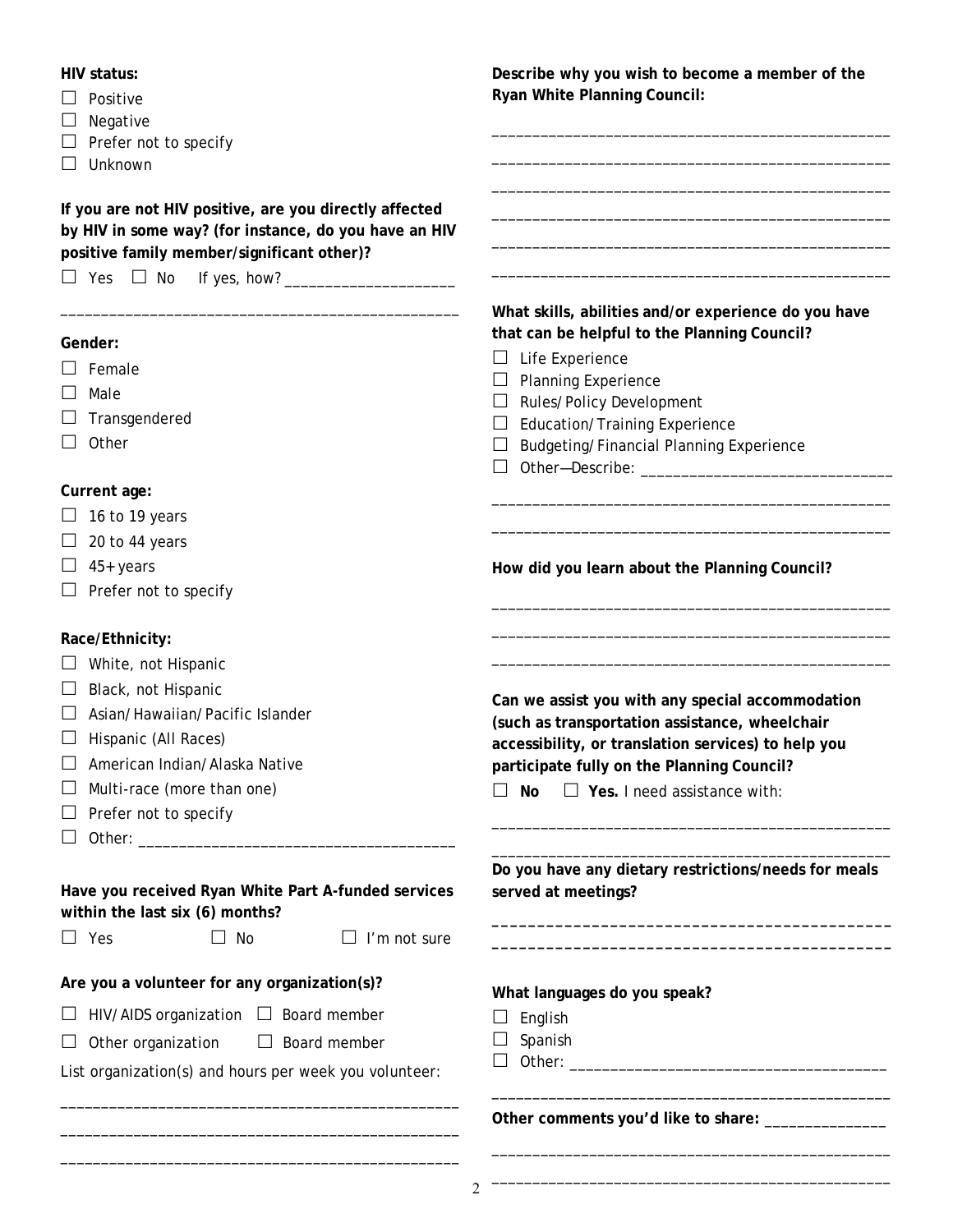|                                                                                                                                                                                                                                | l'm an employee or<br>Board member of a<br><b>Ryan White-funded</b><br>Service Provider | I'm an employee or<br>Board member of a<br>Non-Ryan White funded<br>Service Provider | I'm a member<br>of the<br>general public |
|--------------------------------------------------------------------------------------------------------------------------------------------------------------------------------------------------------------------------------|-----------------------------------------------------------------------------------------|--------------------------------------------------------------------------------------|------------------------------------------|
| Representation                                                                                                                                                                                                                 | Check all that apply                                                                    | Check all that apply                                                                 | Check all that apply                     |
| Representative of individuals living with HIV/AIDS                                                                                                                                                                             |                                                                                         |                                                                                      |                                          |
| Representative of individuals living with HIV/AIDS who receive<br>Ryan White Part A services                                                                                                                                   |                                                                                         |                                                                                      |                                          |
| Representative of individuals living with HIV/AIDS who are co-infected with<br>hepatitis B or C                                                                                                                                |                                                                                         |                                                                                      |                                          |
| Representative of affected communities; including populations hard-hit with<br>HIV disease and historically underserved populations                                                                                            |                                                                                         |                                                                                      |                                          |
| Representative of individuals who are former Federal, State, or local prisoners<br>released from the custody of the penal system during the preceding three<br>years, and who had HIV/AIDS as of the date of their release     |                                                                                         |                                                                                      |                                          |
| Member of a Federally recognized Indian tribe                                                                                                                                                                                  |                                                                                         |                                                                                      |                                          |
| Non-elected community leader                                                                                                                                                                                                   |                                                                                         |                                                                                      |                                          |
| Elected leader of a local municipality                                                                                                                                                                                         |                                                                                         |                                                                                      |                                          |
| Representative of health care providers, including Federally qualified<br>health centers                                                                                                                                       |                                                                                         |                                                                                      |                                          |
| Employee or Board member of an HIV/AIDS service organization or<br>community based organization serving affected populations                                                                                                   |                                                                                         |                                                                                      |                                          |
| Employee or Board member of a social service provider, including<br>providers of housing and homeless services                                                                                                                 |                                                                                         |                                                                                      |                                          |
| Employee or Board member of a mental health provider                                                                                                                                                                           |                                                                                         |                                                                                      |                                          |
| Employee or Board member of a substance abuse provider                                                                                                                                                                         |                                                                                         |                                                                                      |                                          |
| Representative of a City/County public health agency                                                                                                                                                                           |                                                                                         |                                                                                      |                                          |
| Representative of a State public health agency (VDH)                                                                                                                                                                           |                                                                                         |                                                                                      |                                          |
| Grantees under other Federal HIV programs, including but not limited to<br>HIV prevention programs                                                                                                                             |                                                                                         |                                                                                      |                                          |
| Representative of Virginia Medicaid agency                                                                                                                                                                                     |                                                                                         |                                                                                      |                                          |
| Representative of Ryan White Part B                                                                                                                                                                                            |                                                                                         |                                                                                      |                                          |
| Representative of Ryan White Part C                                                                                                                                                                                            |                                                                                         |                                                                                      |                                          |
| Representative of Ryan White Part D, or representative of an organization with<br>a history of serving children, youth, women and families living with HIV/AIDS                                                                |                                                                                         |                                                                                      |                                          |
| Representative of a local medical organization                                                                                                                                                                                 |                                                                                         |                                                                                      |                                          |
| Representative of a hospital planning agency or health care planning agency                                                                                                                                                    |                                                                                         | $\vert \ \ \vert$                                                                    |                                          |
| Representative of a primary or secondary educational institution, or university                                                                                                                                                |                                                                                         | L                                                                                    |                                          |
| Other: the contract of the contract of the contract of the contract of the contract of the contract of the contract of the contract of the contract of the contract of the contract of the contract of the contract of the con |                                                                                         | M.                                                                                   |                                          |
| <b>Optional:</b> Do you identify as belonging to any of the following groups?                                                                                                                                                  |                                                                                         |                                                                                      |                                          |
| Heterosexual Individuals                                                                                                                                                                                                       |                                                                                         | $\Box$                                                                               |                                          |
| Gay, lesbian or bisexual individuals                                                                                                                                                                                           |                                                                                         | $\vert \ \ \vert$                                                                    |                                          |
| Transgender Individuals                                                                                                                                                                                                        |                                                                                         |                                                                                      |                                          |
| Injection drug users                                                                                                                                                                                                           |                                                                                         |                                                                                      |                                          |
| Parent/Guardian of a child living with HIV/AIDS                                                                                                                                                                                |                                                                                         |                                                                                      |                                          |